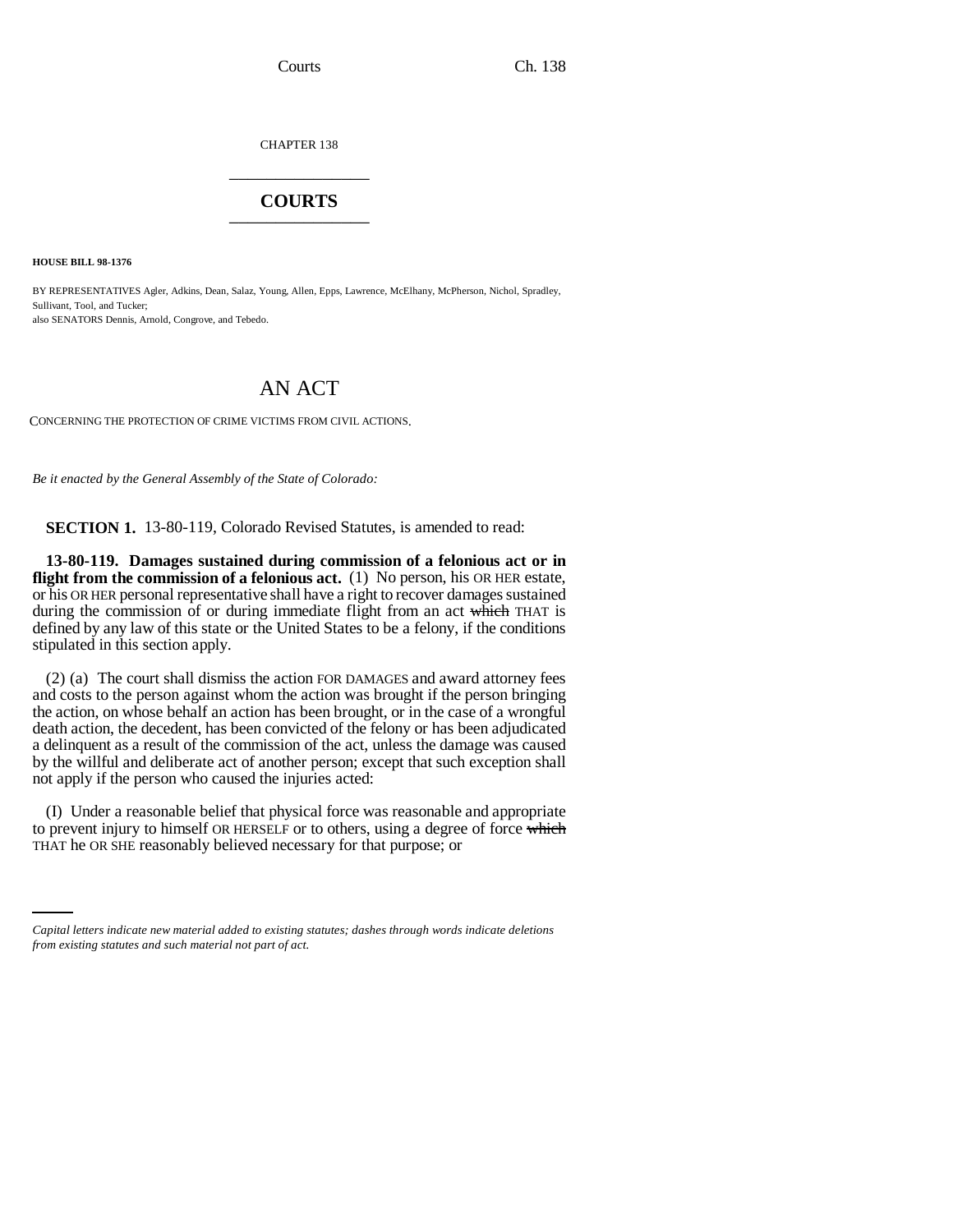Ch. 138 Courts

(II) Under a reasonable belief that physical force was reasonable and appropriate to prevent the commission of a felony, using a degree of force which THAT he OR SHE reasonably believed necessary for that purpose; or

(III) As a peace officer, as such person is defined in section  $18-1-901$  (3) (1), (I),  $(3)$  (l) (II), and (3) (l) (IV.5), C.R.S., acting within the scope of the officer's employment and acting pursuant to section 18-1-707, C.R.S.

(a.5) THE COURT SHALL DISMISS THE ACTION FOR DAMAGES AND AWARD ATTORNEY FEES AND COSTS TO THE PERSON AGAINST WHOM THE ACTION WAS BROUGHT IF THE PERSON AGAINST WHOM THE ACTION WAS BROUGHT IS FOUND NOT GUILTY OF CRIMINAL CHARGES FOR CAUSING THE INJURIES SUSTAINED BY THE PERSON WHO COMMITTED THE FELONY OR ACT THAT IS DEFINED AS A FELONY, OR IN THE CASE OF A WRONGFUL DEATH ACTION FOR CAUSING THE DECEDENT'S DEATH, AS A RESULT OF THE COMMISSION OF THE ACT, UNLESS THE DAMAGE WAS CAUSED BY THE WILLFUL AND DELIBERATE ACT OF ANOTHER PERSON; EXCEPT THAT SUCH EXCEPTION SHALL NOT APPLY IF THE PERSON WHO CAUSED THE INJURIES ACTED:

(I) UNDER A REASONABLE BELIEF THAT PHYSICAL FORCE WAS REASONABLE AND APPROPRIATE TO PREVENT INJURY TO HIMSELF OR HERSELF OR TO OTHERS, USING A DEGREE OF FORCE THAT HE OR SHE REASONABLY BELIEVED NECESSARY FOR THAT PURPOSE; OR

(II) UNDER A REASONABLE BELIEF THAT PHYSICAL FORCE WAS REASONABLE AND APPROPRIATE TO PREVENT THE COMMISSION OF A FELONY, USING A DEGREE OF FORCE THAT HE OR SHE REASONABLY BELIEVED NECESSARY FOR THAT PURPOSE; OR

(III) AS A PEACE OFFICER, AS SUCH PERSON IS DEFINED IN SECTION 18-1-901 (3) (l)  $(I), (3)$   $(I)$   $(II),$  AND  $(3)$   $(I)$   $(IV.5),$  C.R.S., ACTING WITHIN THE SCOPE OF THE OFFICER'S EMPLOYMENT AND ACTING PURSUANT TO SECTION 18-1-707, C.R.S.

(a.6) FOR PURPOSES OF PARAGRAPH (a.5) OF THIS SUBSECTION (2), A FINDING OF NOT GUILTY OF CRIMINAL CHARGES DOES NOT INCLUDE A FINDING OF NOT GUILTY BY REASON OF INSANITY OR A FINDING OF NOT GUILTY BY REASON OF IMPAIRED MENTAL CONDITION.

(b) IF PARAGRAPH (a.5) OF THIS SUBSECTION (2) DOES NOT APPLY AND if the person bringing the action FOR DAMAGES OR on whose behalf an action has been brought  $\sigma$ in the case of a wrongful death action, the decedent, is not convicted of a felony or adjudicated a delinquent as a result of the commission of the act OR IN THE CASE OF A WRONGFUL DEATH ACTION, the court shall submit to the jury HEARING THE DAMAGES CLAIM the issue of whether or not, by a preponderance of the evidence, the person committed an act which THAT is defined by any law of this state or the United States to be a felony. The court shall dismiss the action and award attorney fees and costs to the person against whom the action was brought if the court or jury determines that the damage was sustained during the commission of or during immediate flight from an act which THAT is defined by any law of this state or the United States to be a felony, unless the damage was caused by the willful and deliberate act of another person; except that such exception shall not apply if the person who caused the injury acted: